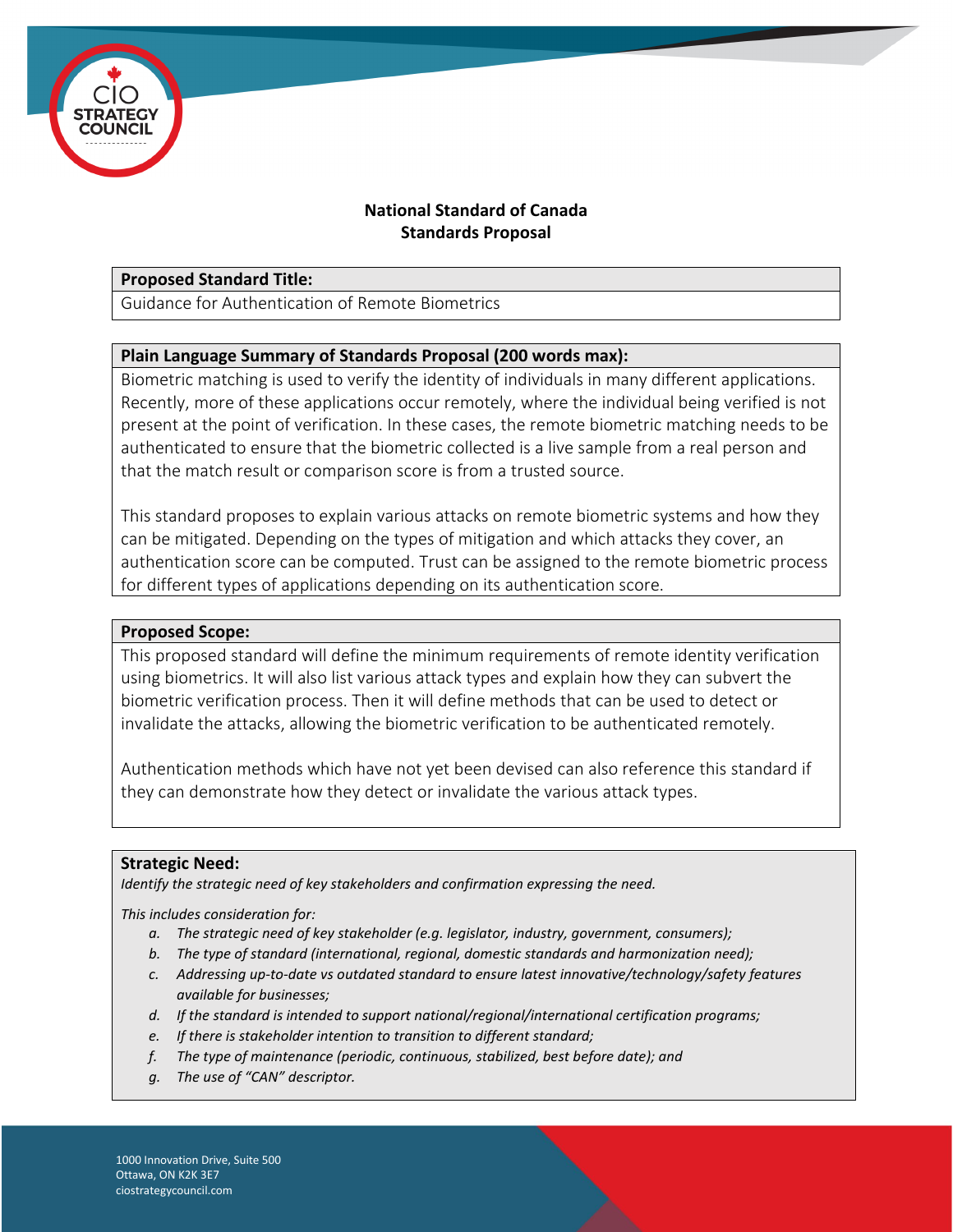

The use of biometric matching to verify identity has become ubiquitous in recent years. From its early association with latent fingerprint matching as part of criminal investigations, biometric technology has advanced to be used as part of border crossings, financial transactions, and even unlocking mobile devices. Over time, more of these applications have come to rely on remote biometric matching where the individual identifies themselves without any visit to a commercial or government site. Since the start of the COVID-19 pandemic, the desire for remote biometrics has accelerated as government and businesses figure out how to engage with individuals without requiring in-person interactions. In many cases remote biometrics are now being used to onboard individuals into new systems and not just for individual transactions within existing systems. In these cases, the chain of trust for the entire system is dependent upon the validity of the initial remote biometric transaction.

Companies and governments that deploy these remote biometric systems are often unfamiliar with the specific security issues surrounding their use. Standards already exist to address biometric quality [1], the measurement of biometric performance [2] and even the issue of spoofing (also known as a presentation attack) [3]. There is also useful guidance information in the ISO technical Report on biometrics for mobile devices [4] and especially in the FIDO Alliance Biometrics Requirements [5]. All of these documents are very helpful to mobile device manufacturers and for entities deploying biometric matching technology on mobile devices. There are even certification programs for mobile devices that ensure a minimum accuracy for biometric matching and minimum levels of protection against presentation attacks.

What is lacking is an overall standard that explains the specific issues of remote biometric matching and how the different components such as biometric matching accuracy, presentation attack detection, injection attack detection, geolocation, video monitoring and other techniques can be combined to provide authentication of the remote biometric matching process with different levels of security that are suitable for different applications. All entities deploying remote biometrics would benefit from such guidance because it would make it possible for them to match the security techniques deployed around mobile authentication to the security profile of the particular application using the remote biometrics. Requiring too much security for every application is costly and less convenient for end users, but requiring too little security brings significant risks.